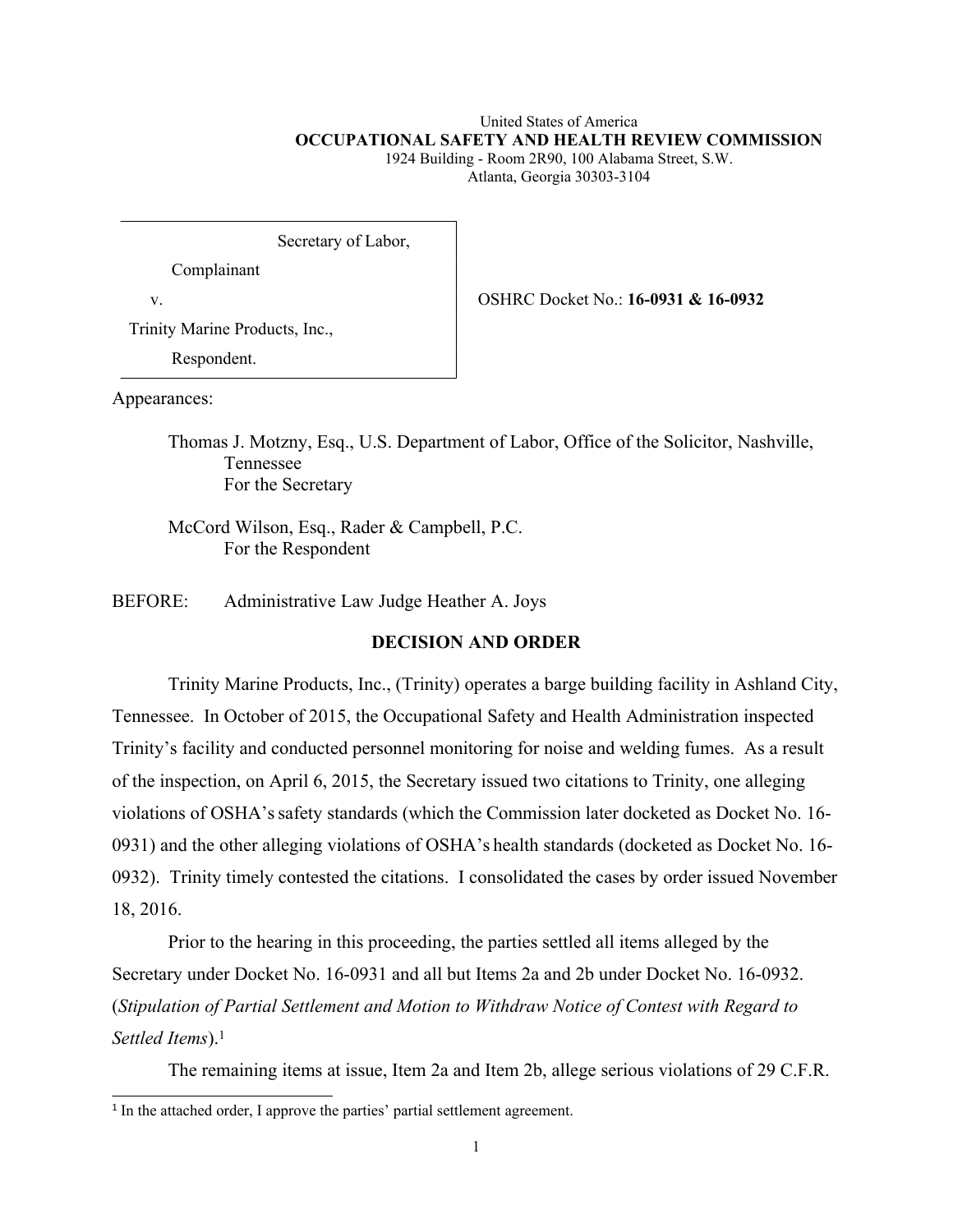§§ 1915.1000(d)(1)(i) and (2)(i), for exposing employees to an accumulation of air contaminants in excess of the exposure limits set out in Subpart Z of OSHA'sstandards. The Secretary proposes a grouped penalty of \$5,000.00 for Items 2a and 2b.

I held a hearing in this matter on August 9 and 10, 2017, in Nashville, Tennessee. The parties filed briefs on October 27, 2017. For the reasons that follow, I **VACATE** Items 2a and 2b. No penalty is assessed.

#### **BACKGROUND**

OSHA Compliance Safety and Health Officer (CSHO) James Provins worked at OSHA's Nashville, Tennessee, area office in 2015 (he has since left OSHA for a position in the private sector) (Tr. 15). CSHO Provins stated the Nashville area office has "a listing of federal sites and maritime sites that we're responsible for through the state of Tennessee and Kentucky. The Area Director prepares a list of the sites that we will inspect each year and [Trinity's facility] was one of the ones that was on the list to be inspected for [2015]." (Tr. 18-19) CSHO Provins conducted the health portion of the health and safety inspection. After his first day at the facility in October of 2015, he determined sampling for noise and welding fumes was indicated, and he returned a few days later to conduct the sampling (Tr. 19-20).<sup>2</sup>

The day of the sampling, CSHO Provins calibrated small volume air pumps and placed them on three employees selected by Trinity (Exh. C-1; Tr. 21-22). He explained how the sampling was conducted:

[The employees] would place the pump on their belt[s], it's got a tube or a hose that the sample media connects to that comes up around their back. And it's attached to the shoulder. In welding processes we try to get it inside the hood so that when the hood comes down it's mimicking or actually sampling their breathing zone issues. And then that's set on the employees for the shift, for the day. And then collected at the end of the day and post-calibrated.

(Tr. 22)

The three employees worked in the "bottoms" area of the facility, shown in Exhibits C-1

<sup>&</sup>lt;sup>2</sup> There is a discrepancy both within the text of Items 2a and 2b of the Citation (the inspection date is listed as "10/28/15" but each of the four instances listed in the alleged violation descriptions (AVDs)starts "On or about October 25, 2015.") and with the parties' *Joint Prehearing Statement* ("An inspection was conducted on or about October 29, 2015." (p. 3)). CSHO Provins answered, "Yes," to the question, "Did you conduct a work place inspection of Trinity Marine's facility on or about October 25, 2015?"(Tr. 18) OSHA's paperwork for the sampling indicates it took place on October 29, 2015 (Exhs. C-1, C-6, C-7, C-8). It is undisputed OSHA's inspection and sampling were conducted in late October of 2015.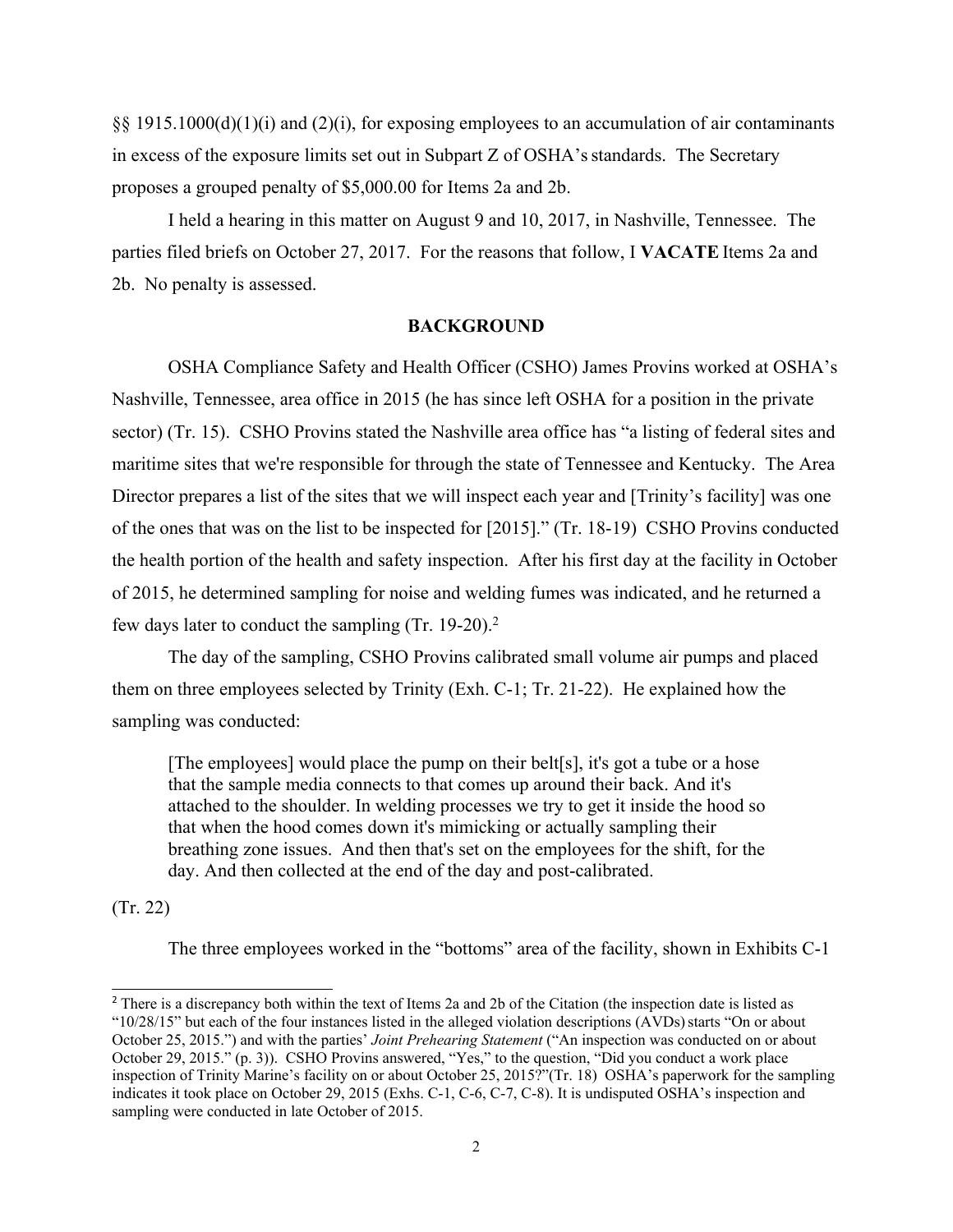through C-4 (Tr. 27). CSHO Provins sampled the employees for approximately eight hours (Tr. 33). He explained that the eight-hour time period is

the sampling protocol that was dictated to me by the Salt Lake City laboratory [i.e., OSHA's Salt Lake Technical Center (SLTC),] when I conferred with them on collecting the samples for this particular work task under the sample methodology. The exposure limits established for the different metals for welding is based on an eight-hour work shift. . . .At the end of the day when the employees were done, I basically collected the pumps from them and explained to them what would happen with – the samples at that point would be processed and sent to Salt Lake for analysis. … I took the samples back to the Nashville Area Office where I processed the paperwork into the computer, put tape on the sample cassette itself and then packaged them and shipped them to Salt Lake overnight for analysis.

#### (Tr. 33-34)

The results from the SLTC of each of the sampled employees showed overexposures to air contaminants listed in Subpart Z (as set out in the instances listed in the AVDs of Items 2a and 2b) (Exhs. C-6, C-7, C-8; Tr. 35-41). Based on these results, CSHO Provins recommended the Secretary issue the Citation alleging violations of OSHA's health standards, docketed as Docket No. 16-0932. Items 2a and 2b of the Citation remain at issue.

# **JURISDICTION AND COVERAGE**

Trinity timely contested the Citation and Notification of Penalty on April 29, 2016. The parties stipulate the Commission has jurisdiction over this action and Trinity is a covered business under the Act (*Joint Prehearing Statement*, p. 4). Based on the stipulations and the record evidence, I find the Commission has jurisdiction over this proceeding under § 10(c) of the Act and Trinity is a covered employer under  $\S 3(5)$  of the Act.

## **THE CITATION**

### **Items 2a and 2b: Alleged Serious Violations of § 1915.1000(d)(1)(i) and (2)(i)**

*Item 2a: 1915.1000(d)(1)(i)*

Item 2a of the Citation alleges,

a) On or about October 25, 2015, at the Trinity Marine facility located at 1050 Trinity Rd, Ashland City, TN, an employee was welding steel plates and was exposed to an 8 hour Time Weighted Average concentration of 11.1140 mg/m3 of zinc oxide which is 2 times the permissible exposure limit of 5 mg/m3. The sample was taken over 462 minutes and zero exposure was assumed for the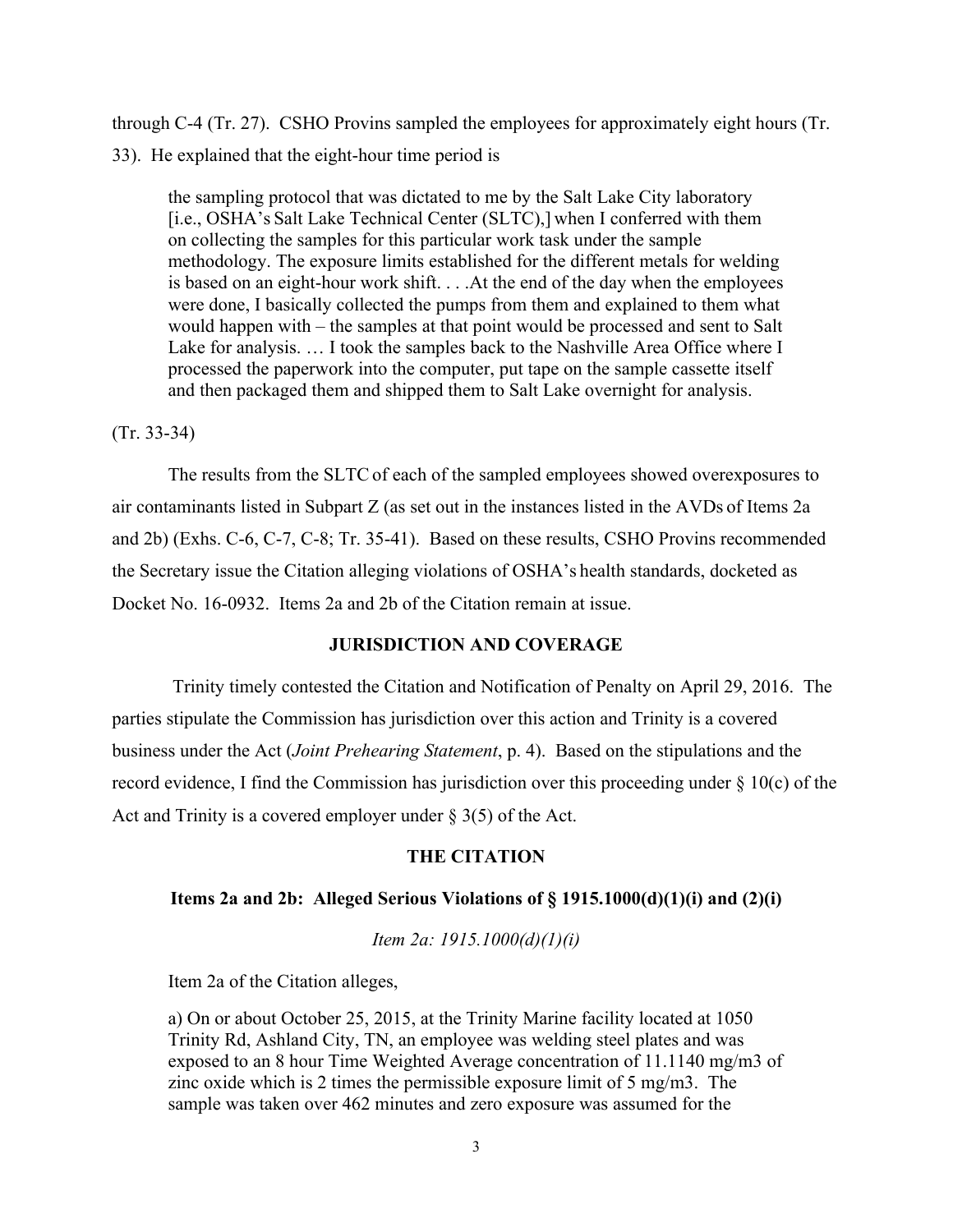remaining 18 minutes.

b) On or about October 25, 2015, at the Trinity Marine facility located at 1050 Trinity Rd, Ashland City, TN, an employee was welding steel plates, in the Bottoms Sections, and was exposed to an 8 hour Time Weighted Average concentration of Particulates Not Otherwise Regulated (Total Dust) at an 8 hour calculated Time Weighted Average (TWA) of 16.9210 milligrams grams per cubic meter of air which is 1.128 times the 8 hour time weighted average PEL of 15.0 milligrams per cubic meter of air.

c) On or about October 25, 2015, at the Trinity Marine facility located at 1050 Trinity Rd, Ashland City, TN, an employee was welding steel plates, in the Bows and sterns Section, and was exposed to an 8 hour Time Weighted Average of Particulates Not Otherwise Regulated (Total Dust) at an 8 hour calculated Time Weighted Average (TWA) of 22.2490 milligrams grams per cubic meter of air which is 1.483 times the 8 hour time weighted average PEL of 15.0 milligrams per cubic meter of air.

Section 1915.1000(d)(1)(i) provides:

The cumulative exposure for an 8-hour work shift shall be computed as follows:

 $E = (C_a T_a + C_b T_b + ... C_n T_n) \div 8$ 

Where:

E is the equivalent exposure for the working shift.

C is the concentration during any period of time T where the concentration remains constant.

T is the duration in hours of the exposure at the concentration C.

The value of E shall not exceed the 8-hour time weighted average specified in subpart Z of 29 CFR part 1915 for the material involved

*Item 2b: 1915.1000(d)(2)(i)*

Item 2b of the Citation alleges,

On or about October 25, 2015, at the Trinity Marine facility located at 1050 Trinity Rd, Ashland City, TN, an employee was welding and was exposed to an 8 hour Time Weighted Average concentration of 11.1140 mg/m3 of zinc oxide and 0.057 mg/m3 of copper. Inputting these results into the mixture formula gives a value of E(m) greater than 1 indicating overexposure.

Section 1915.1000(d)(2)(i) provides:

In case of a mixture of air contaminants an employer shall compute the equivalent exposure as follows: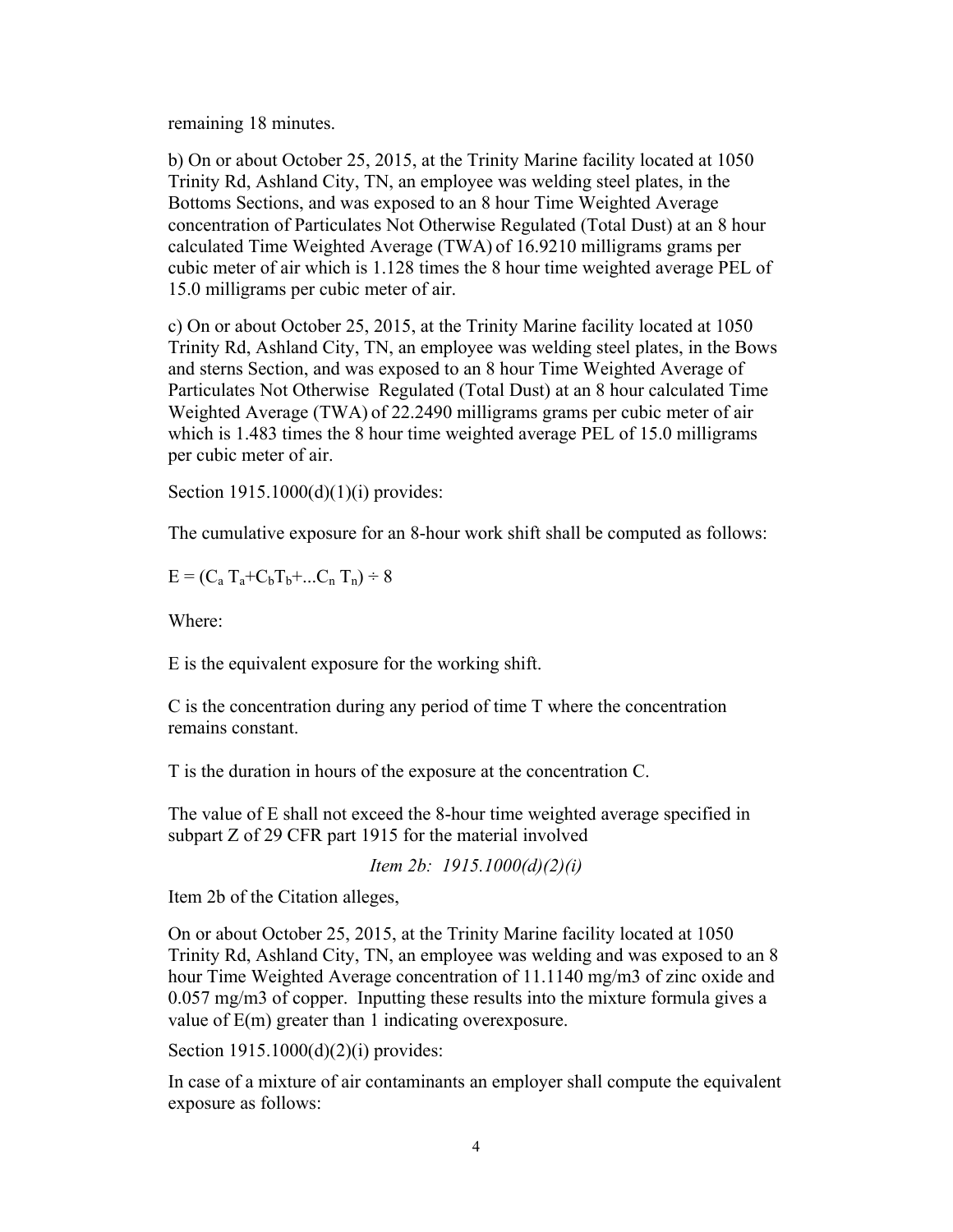$$
E_m = (C_1 \div L_1 + C_2 \div L_2) + ... (C_n \div L_n)
$$

Where:

 $E_m$  is the equivalent exposure for the mixture. C is the concentration of a particular contaminant. L is the exposure limit for that substance specified in subpart Z of 29 CFR part 1915. The value of  $E_m$  shall not exceed unity (1).

## **DISCUSSION**

#### **The Secretary's Burden of Proof**

The Secretary has the burden of establishing the employer violated the cited standard. To prove a violation of an OSHA standard, the Secretary must show by a preponderance of the evidence that (1) the cited standard applies; (2) the employer failed to comply with the terms of the cited standard; (3) employees had access to the violative condition; and (4) the cited employer either knew or could have known with the exercise of reasonable diligence of the violative condition. *JPC Group, Inc.*, 22 BNA OSHC 1859, 1861 (No. 05-1907, 2009).

### **The Cited Standard Applies**

Section 1915.2(a) defines the scope of  $\S$  1915:

Except where otherwise provided, the provisions of this part shall apply to all ship repairing, shipbuilding and shipbreaking employments and related employments.

Trinity builds barges at its Ashland City facility (*Joint Prehearing Statement*, p. 3). This activity is "shipbuilding employment" and is covered by part 1915. It would appear the cited standards,  $\S$  1915.1000(d)(1)(i) and (2)(i), apply to the cited conditions.

Trinity argues, however, there is a more specific standard that applies to the cited conditions.

[Section] 1915.51, titled Ventilation and Protection in Welding, Cutting and Heating, tells employers how to protect their employees from unsafe accumulations of contaminants when welding in a marine environment. It states that Trinity had the choice of protecting its employees from contaminants by either providing mechanical ventilation *or* providing respirators. Trinity's choice of providing respirators to its employees was therefore in complete compliance with this directly applicable standard, and an acceptable method of protecting its employees. This directly applicable standard controls over the hierarchy of controls argument espoused by the Secretary.<sup>3</sup>

<sup>&</sup>lt;sup>3</sup>Trinity argues the relevant subparagraphs of § 1915.51 are §§1915.51(d)(1) and (f)(1). Section 1915.51(f)(1) provides: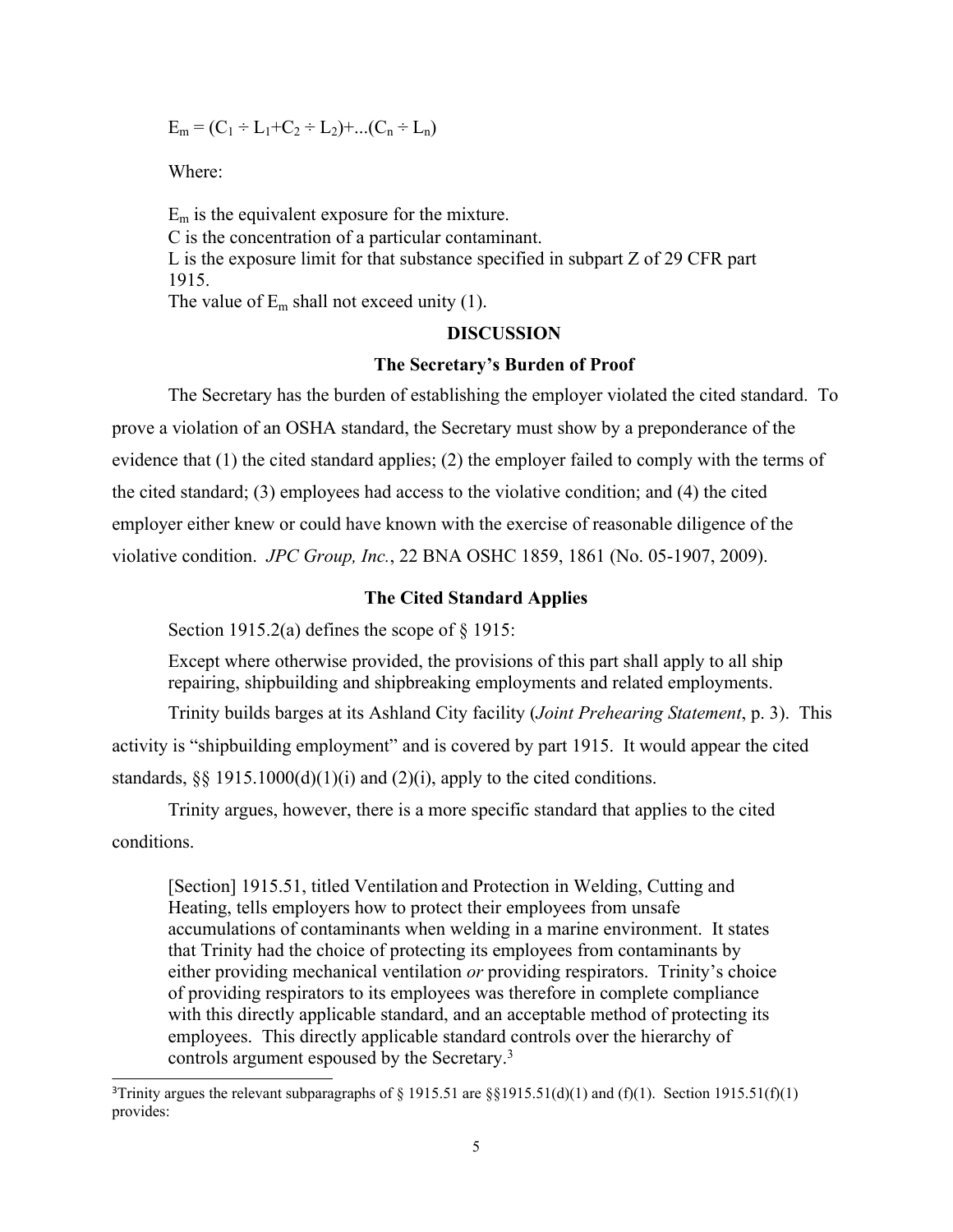(Trinity's brief, p. 3) (emphasis in original)

While there may be merit to Trinity's argument that § 1915.51 is more specific to the cited conditions than § 1915.1000(d), that argument is an affirmative defense.

Under Commission precedent, preemption by a more specifically applicable standard is an affirmative defense which the respondent must raise in its answer. 29 C.F.R. § 1910.5(c)(1); *see* Commission Rules 34(b)(3) and(4), 29 C.F.R. § 2200.34(b)(3) and (4); *Safeway, Inc. v. OSHRC*, 382 F.3d 1189, 1194 (10th Cir. 2004); *Vicon Corp.*, 10 BNA OSHC 1153, 1157, 1981 CCH OSHD ¶ 25,749, p. 32,159 (No. 78-2923,1981) (describing a claim that a general standard was preempted by a more specific standard as an affirmative defense). Here, despite the Secretary's reference in the citation to a lack of specificity and similar testimony elicited at the hearing, Spirit neither raised this issue as a defense in its answer nor sought to amend its answer to add it. Therefore, we find that the argument was waived. *See Gen'l Motors Corp., Chevrolet Motor Div.*, 10 BNA OSHC 1293, 1296-97, 1982 CCH OSHD ¶ 25,872, p.32,361 (No. 76-5344, 1982).

*Spirit Aerosystems, Inc.,* 25 BNA OSHC 1093, 1097, n. 7 (No. 10-1697, 2014).

In its answer, Trinity asserted one affirmative defense, that of unpreventable employee misconduct:

#### *Affirmative Defenses*

The violations alleged in the citation and the Complaint were isolated instances of employee misconduct of which Respondent had no knowledge and which Respondent could not have reasonably foreseen. Respondent reserves the right to amend its answer to include additional defenses, should same be necessary.

#### (Answer, ¶ II)

Trinity did not subsequently amend its answer to include preemption of the cited standard by a more specific standard, nor did it raise the defense in the *Joint Prehearing Statement* or at the hearing. Accordingly, I find Trinity's argument is waived. Sections 1915.1000(d)(1)(i) and (2)(i) apply to the cited conditions.

## **The Secretary Failed to Prove the Terms of the Standard Were Violated**

## *Item 2a*

The Secretary cited three instances where the sampling of Trinity's employees showed they were overexposed to air contaminants. Instance (a) alleges overexposure to zinc oxide. Instances (b) and (c) allege overexposure to particulates not otherwise regulated (total dust).

Exhibit C-6 is a copy of the test results for the sampling taken from Employee #1. It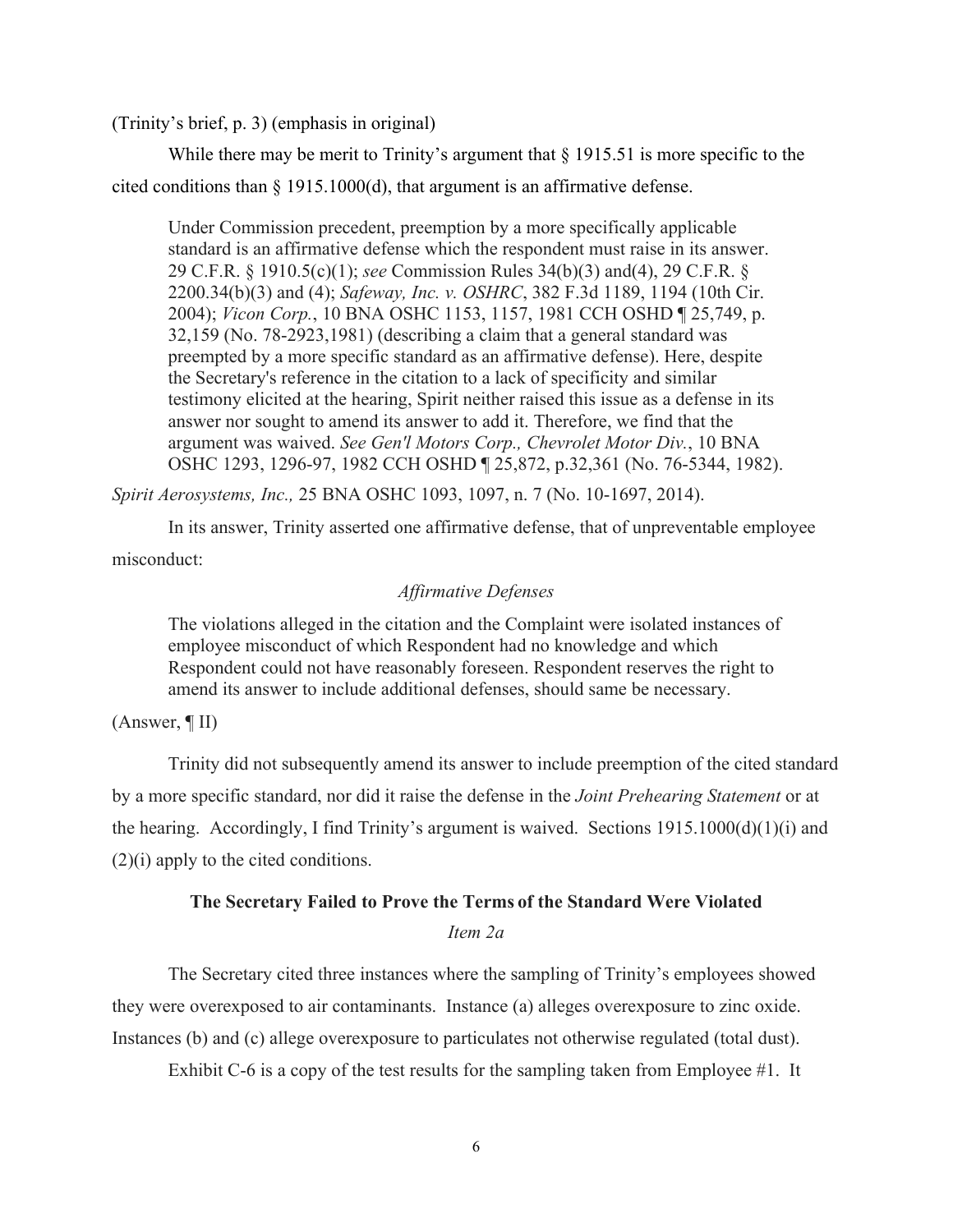shows he was exposed to an eight-hour TWA concentration of  $11.1140$  mg/m<sup>3</sup> of zinc oxide, which is two times the PEL of 5 mg/m<sup>3</sup>. Exhibit C-7 is a copy of the test results for the sampling taken from Employee #2. It shows he was exposed to an eight-hour TWA concentration of  $16.9210 \text{ mg/m}^3$  of particulates not otherwise regulated (total dust), which is 1.128 times the PEL of 15 mg/m<sup>3</sup>. Exhibit C-8 is a copy of the test results for the sampling taken from Employee #3. It shows he was exposed to an eight-hour TWA concentration of  $22.2490$  mg/m<sup>3</sup> of particulates not otherwise regulated (total dust) which is 1.483 times the PEL of 15 mg/m<sup>3</sup>.

## *Item 2b*

The Secretary cited one instance where the sampling of a Trinity employee showed he was overexposed to zinc oxide and copper. Exhibit C-6 is a copy of the test results for the sampling taken from Employee #1. It shows he was exposed to an eight-hour TWA concentration of 11.1140 mg/m<sup>3</sup> of zinc oxide and of 0.057 mg/m<sup>3</sup> of copper. When these values are input in the mixture formula, it resulted in a value greater than 1 (Tr. 57).

Paragraph D.6 of the *Joint Prehearing Statement* provides, "Respondent does not contest the chain-of-custody or procedures used by OSHA to analyze the atmospheric sampling done during the inspection at respondent's facility." Trinity does not dispute OSHA's test results show overexposure to the cited contaminants.<sup>4</sup>

### *The Secretary's Burden to Establish Feasible Means of Compliance*

The maritime standards addressing overexposure to air contaminants do not prescribe a

<sup>4</sup> Nor can Trinity contest its employees had access to the cited hazard of overexposure. In their *Statement of Agreed Facts,* the parties stipulated, "One or more of respondent's employees had access to the conditions cited in Citation 1, Items 2(a) and 2(b)." (*Joint Prehearing Statement,* ¶ D.5; Tr. 9-10) Despite this stipulation, Trinity argues in its brief that the Secretary failed to establish employee access the hazard of overexposure to certain contaminants contending the Secretary's "sampling was inadequate because the CSHO did not place the sampling medium inside the welders' welding hoods." Having stipulated to this central fact, Trinity cannot now, post-hearing, deny it agreed its employees had access to the violative condition.

This Court has accordingly refused to consider a party's argument that contradicted a joint "stipulation [entered] at the outset of th[e] litigation." *Board of Regents of Univ. of Wis. System v. Southworth,* 529 U.S. 217, 226, 120 S.Ct. 1346, 146 L.Ed.2d 193 (2000). …[F]actual stipulations are "formal concessions ... that have the effect of withdrawing a fact from issue and dispensing wholly with the need for proof of the fact. Thus, a judicial admission ... is conclusive in the case." 2 K. Broun, *McCormick on Evidence §* 254, p. 181 (6th ed.2006) (footnote omitted). See also, *e.g., Oscanyan v. Arms Co.,* 103 U.S. 261, 263, 26 L.Ed. 539 (1881) ("The power of the court to act in the disposition of a trial upon facts conceded by counsel is as plain as its power to act upon the evidence produced.").

*Christian Legal Soc. Chapter of the Univ. of California, Hastings Coll. of the Law v. Martinez,* 561 U.S. 661, 676–78 (2010).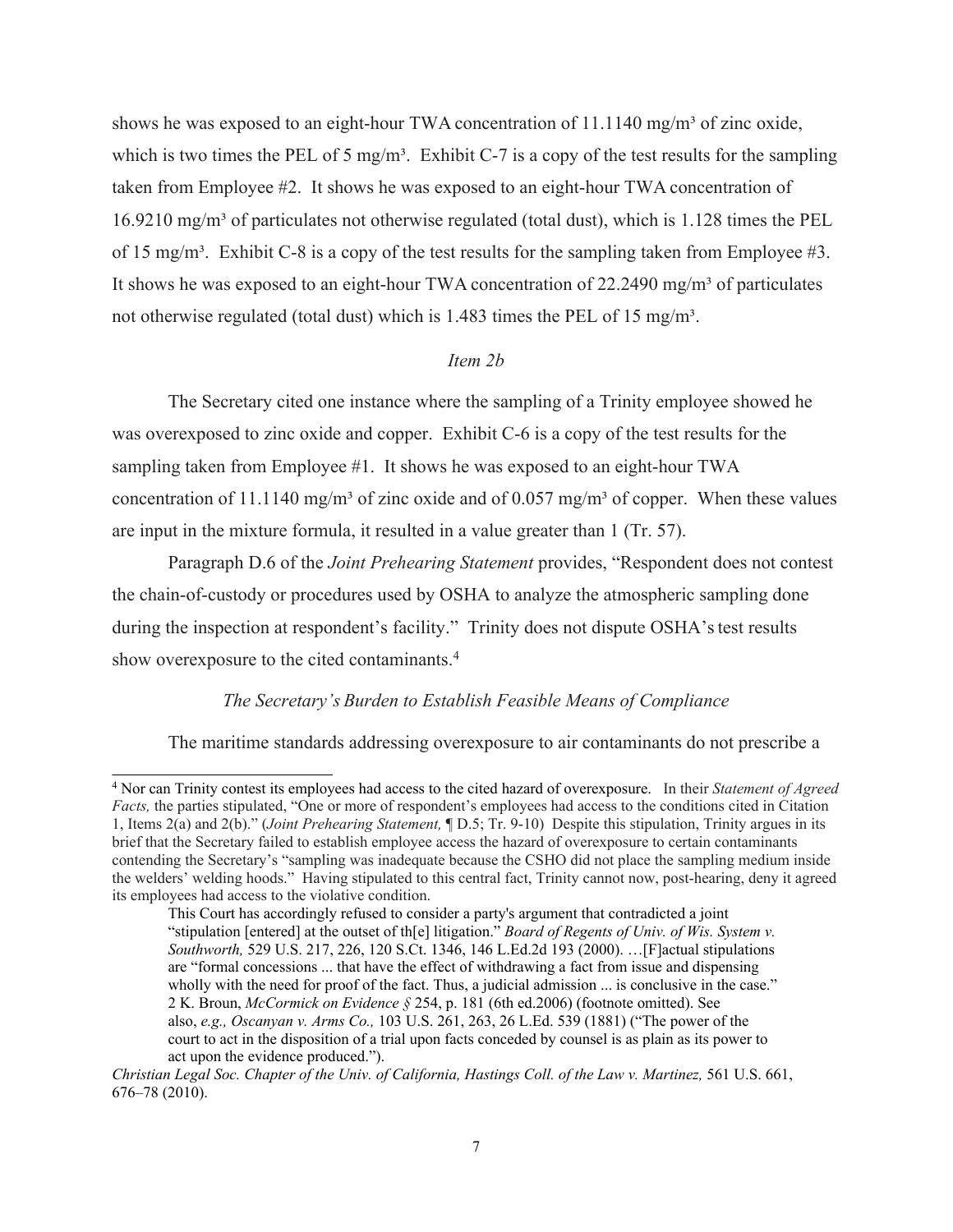method of compliance. "[W]here a standard imposes a duty without specifying the means of compliance, the Secretary has the burden of establishing the existence of a specific and technologically feasible means of compliance as an element of his showing that a violation has occurred." *Diebold, Inc. v. Marshall*, 585 F.2d 1327, 1333 (6th Cir. 1978). The Secretary takes the position the respiratory protection standard at 29 C.F.R. § 1910.134, made applicable to the maritime industry by 29 C.F.R. § 1915.154, requires an employer to first implement all feasible engineering and administrative controls before using respirators to protect employees who are exposed to air contaminants regulated under § 1915.1000. CSHO Provins testified the respiratory protection being used by the exposed employees was "the type of device that would control that type of exposure." (Tr. 75) He found no fault with the manner in which the respirators were being used by Trinity employees (Tr. 75-76).<sup>5</sup> The gravamen of the Secretary's theory of the violation is Trinity's failure to implement feasible engineering and administrative controls. The evidence presented by the Secretary fails to meet his burden to establish a violation of the cited standard under that theory.

The Secretary called Glenn Lamson as his expert witness on the issue of feasibility of engineering controls. Lamson is an industrial hygienist with OSHA's Health Response Team (Tr. 103-104). Exhibit C-12 is a copy of his expert report.

After visiting the bottoms area of Trinity's facility, Lamson noted fans in the roof and at the end of the building provide general ventilation. There was no local exhaust ventilation (LEV) in the bottoms area. Based on his inspection, Lamson recommended three methods of engineering and administrative controls that could reduce the exposure of Trinity's employees to welding fumes (Tr. 117-118, 121-131). They are local exhaust ventilation, implementation of increased general exhaust ventilation, and rotation of employees.

# *Technological Feasibility*

"A control is technologically feasible if it can be adapted to the employer's operation and is capable of producing a significant reduction in exposure to the particular toxic substance." *GAF Corp.,* 9 BNA OSHC 1451, 1455 (No. 77-1811, 1981).

<sup>5</sup> The Secretary argued there was not "reliable testimony" either way on whether one of the cited welders was wearing respiratory protection. CSHO Provins testified his air sampling worksheet indicated the welder was wearing a respirator and he had testified in deposition all three welders were wearing respiratory protection. He testified at the hearing his field notes were silent on the issue. It is the Secretary's burden to establish noncompliance. To do so, he would have to show the welder was not wearing respiratory protection. In failing to present "reliable testimony" on this issue, the Secretary has not met his burden.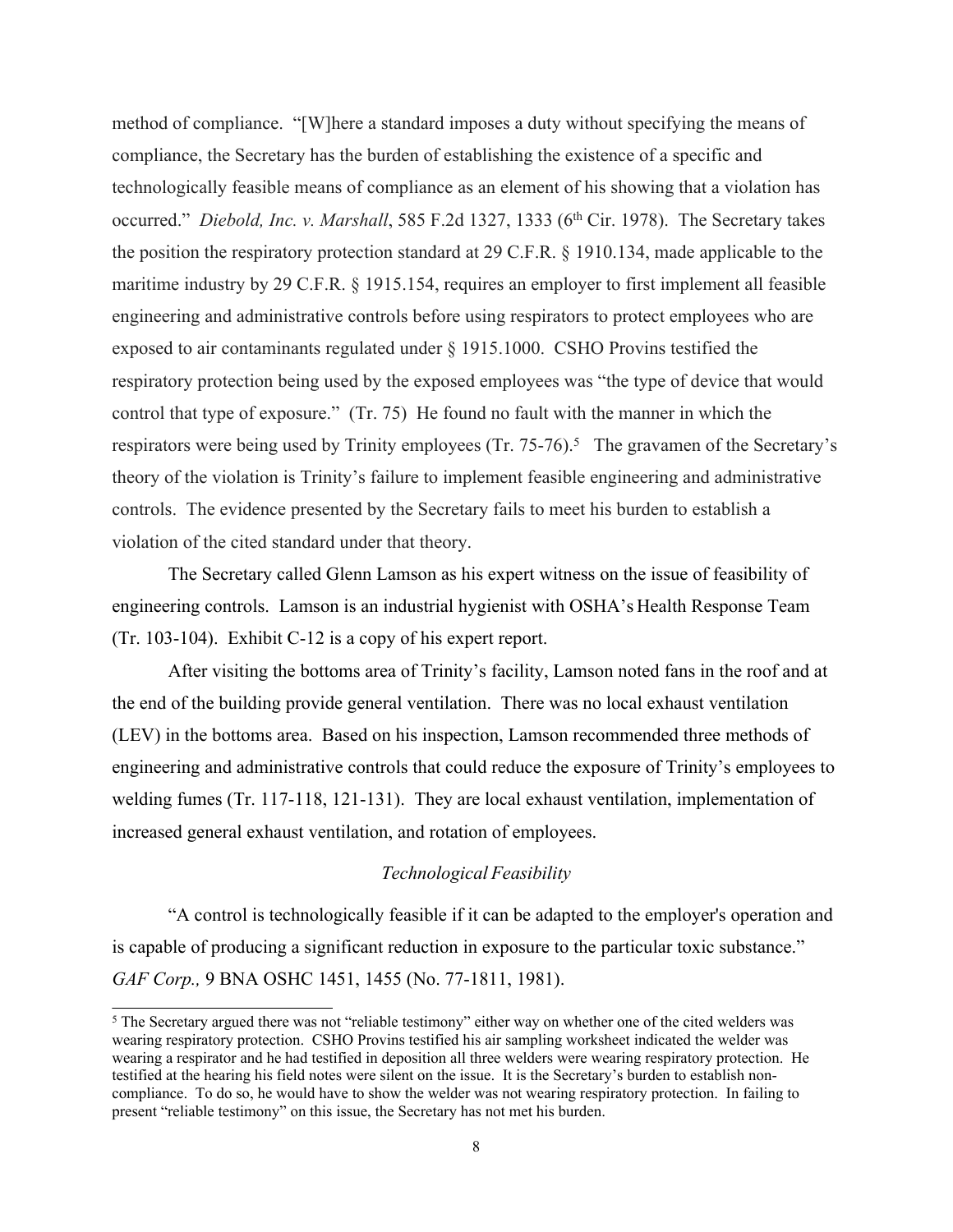The Secretary bears the burden of proof in demonstrating the feasibility of administrative and engineering controls "when the compliance remedy is based upon a very general statutory or regulatory command that does not describe for the employer any specific methods for compliance." *Faultless Div., Bliss & Laughlin Indus., Inc. v. Sec'y of Labor,* 674 F.2d 1177, 1189 (7th Cir.1982); *Modern Drop Forge Co. v. Sec'y of Labor,* 683 F.2d 1105, 1113 (7th Cir.1982). As the Commission itself has noted, however, "[t]he test of whether administrative and/or engineering controls are technologically feasible is whether the controls are 'achievable' and capable of producing a significant reduction in exposure to air contaminants." *Sec'y of Labor v. G & C Foundry Co.,* 17 O.S.H. Cas. (BNA) 2137, 1997 WL 447196, \*4 (Rev. Comm'n 1997). Although a significant reduction is required, it is not necessary to show that the control would achieve full compliance. *Id.* "The Secretary need not [ ] propose or prove the feasibility of a detailed abatement program. [She] need only show that some controls are feasible in an employer's plant." *Sec'y of Labor v. Great Falls Tribune Co.,* 5 O.S.H. Cas. (BNA) 1443, 1977 WL 8017, \*3–4 (Rev. Comm'n 1977) (internal citation omitted). There is no magic percentage of reduction that is required; all that is required is that the administrative or engineering control be systemic—so that, unlike with respirators, an individual employee's mistake cannot eviscerate her protection—and that it produce a significant reduction in silica.

*Chao v. Gunite Corp*., 442 F.3d 550, 557 (7th Cir. 2006).

While there is no "magic percentage of reduction" required, it is still the Secretary's burden to demonstrate a significant reduction would result. Here, the Secretary failed to address this element of his burden. Lamson did not quantify any reductions that could result from his proposed controls.

Q.: You didn't do any study or take any measurements or otherwise quantify in any way the reduction in exposure to employees that the LEV systems like you propose would bring, did you?

Lamson: I did not.

(Tr. 191)

In *GAF Corp.,* the Commission vacated a citation for overexposure to airborne silver compounds, based on the Secretary's failure to present evidence his proposed controls would result in a significant reduction in overexposure.

The record before us fails to indicate whether repair of the ventilation system and implementation of the other measures suggested by the compliance officer would result in a significant reduction in the excessive levels of airborne silver compounds. Because the record is devoid of evidence tending to establish the amount of reduction that could be expected from the controls suggested by the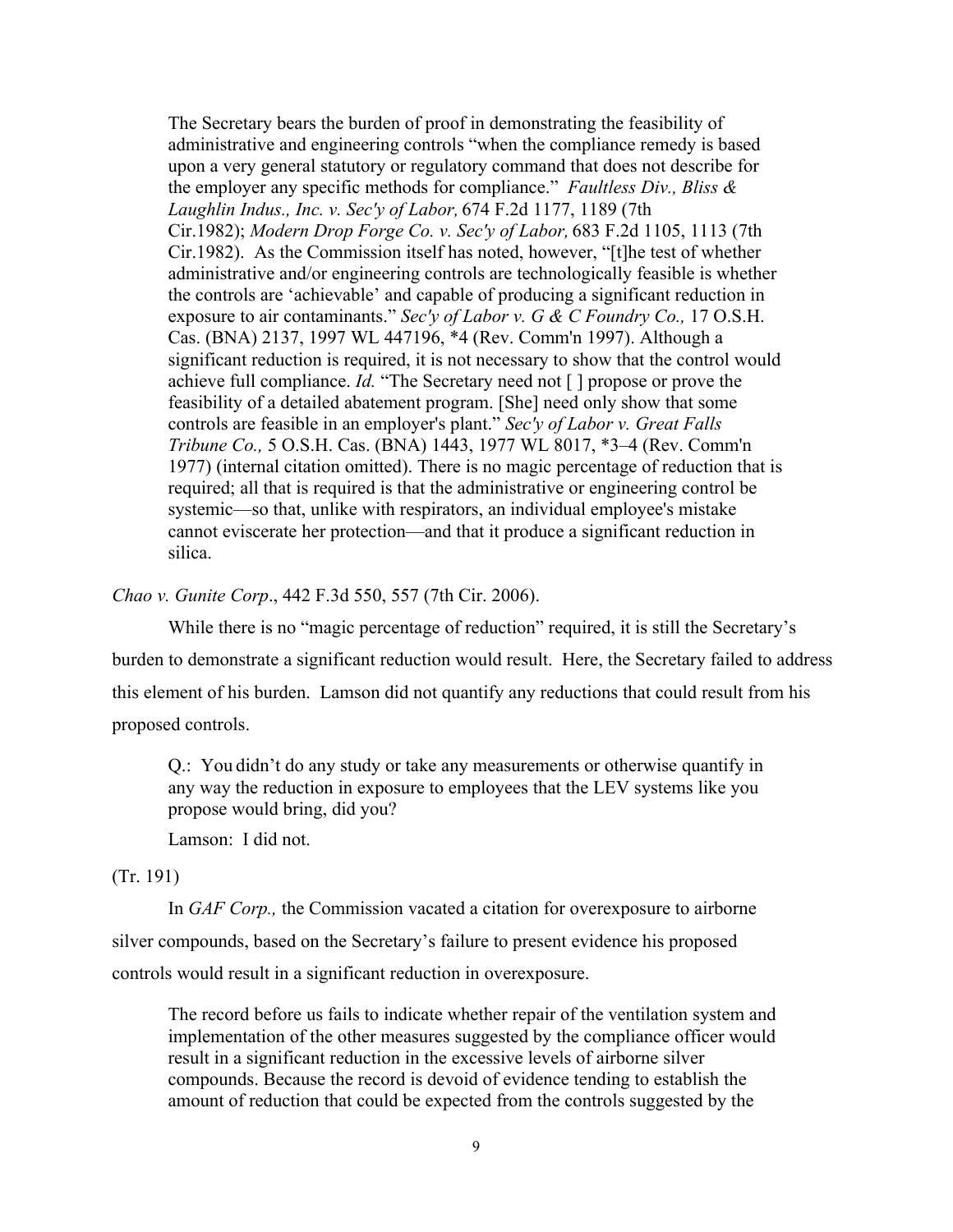compliance officer, we conclude that the Secretary has failed to sustain his burden of proving technological feasibility.

### *Gaf Corp.,* 9 BNA OSHC at 1455.

The Secretary has similarly failed to present evidence establishing the amount of reduction to airborne contaminants that could be expected in this case. I find the Secretary has failed to meet his burden of proof on the issue technological feasibility of either engineering or administrative controls.

### *Economic Feasibility*

The Court of Appeals for the Sixth Circuit, to which this case may be appealed, has held that, while there is no "rigid formula" by which economic feasibility is analyzed, the Secretary must "weigh the costs of compliance against the benefits expected to be achieved" by proposed engineering and administrative controls.

[T[he benefits to employees should weigh heavier on the scale than the costs to employers. Controls will not necessarily be economically infeasible merely because they are expensive. But neither will controls necessarily be economically feasible merely because the employer can easily (or otherwise) afford them. In order to justify the expenditure, there must be a reasonable assurance that there will be an appreciable and corresponding improvement in working conditions. The determination of how the cost-benefit balance tips in any given case must necessarily be made on an ad hoc basis. We do not today prescribe any rigid formula for conducting such analysis. We only insist that the Secretary, and the OSHRC on review, weigh the costs of compliance against the benefits expected to be achieved thereby in order to determine whether the proposed remedy is economically feasible.

*RMI Co. v. Sec'y of Labor, U. S. Dep't of Labor,* 594 F.2d 566, 572–73 (6th Cir. 1979).

Here, the Secretary failed to conduct even a rudimentary analysis of the economic burden

of the proposed engineering and administrative controls.

Lamson conceded he did not consider economic feasibility when proposing his

engineering and administrative controls.

Q.: In considering feasibility you did not take into account how many extra employees Trinity would have to hire in order to implement a solution, did you?

Lamson: No.

Q.: You didn't consider the extra time it might take to build a barge if one of your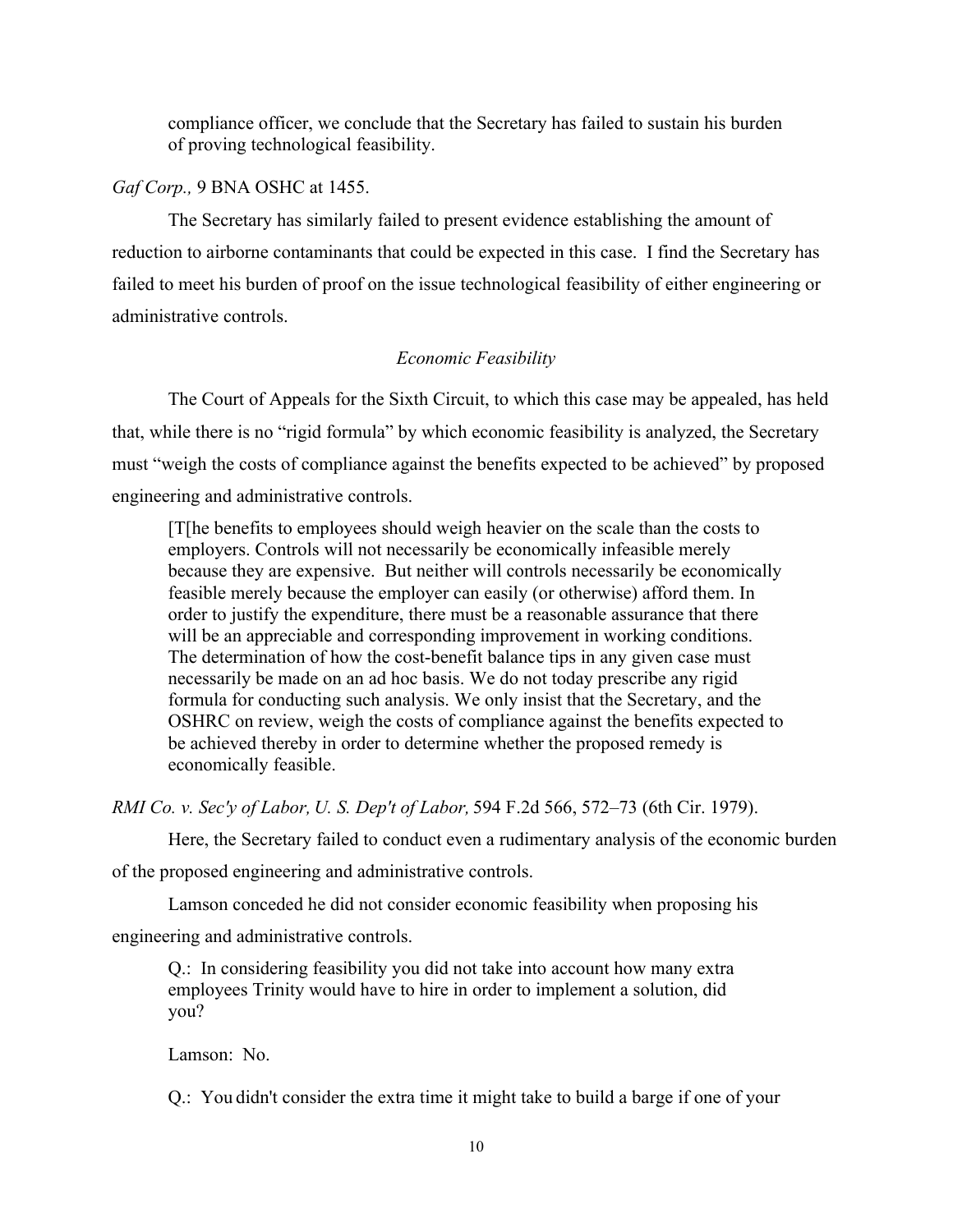solutions was implemented, did you?

Lamson: No.

Q.: Again, when you say something is feasible you're not saying it's economically feasible, are you?

Lamson: That is correct.

(Tr. 164-165)

Q.: You didn't consider the economic impact to Trinity of such a program when you said it was feasible, did you?

Lamson: No, I'm looking at feasible controls, not -- no, I did not.

Q.: So when you said that the job rotation program is feasible at Trinity, you do not mean that it was economically feasible, do you?

Lamson: I don't have the information to answer that.

Q.: All right, so you can't say that it was economically feasible, correct?

Lamson: No, I'm not an economist.

. . .

Q.: You cannot say that a job rotation program at Trinity would be economically feasible, can you?

Lamson: No.

(Tr. 149-150)

I find the Secretary failed to establish his proposed engineering and administrative controls are economically feasible.

The Secretary presented no evidence establishing the respirators used by Trinity employees were inadequate to protect them from the air contaminants to which they were exposed. To the contrary, CSHO Provins testified the respirators were adequate. Nothing in the language of the cited standards prohibits an employer from using respirators to meet its compliance obligation.<sup>6</sup> The Secretary has failed to meet his burden to establish Trinity did not

<sup>6</sup> Although other standards addressing exposure to air contaminants specify exposure levels are without regard to personal protective equipment (*see, e.g.,* 29 C.F.R. §§ 1910.1025(d)(1)(i); 1910.1027(a); 1910.28(b); and  $1926.62(d)(ii)$ , the cited standards do not.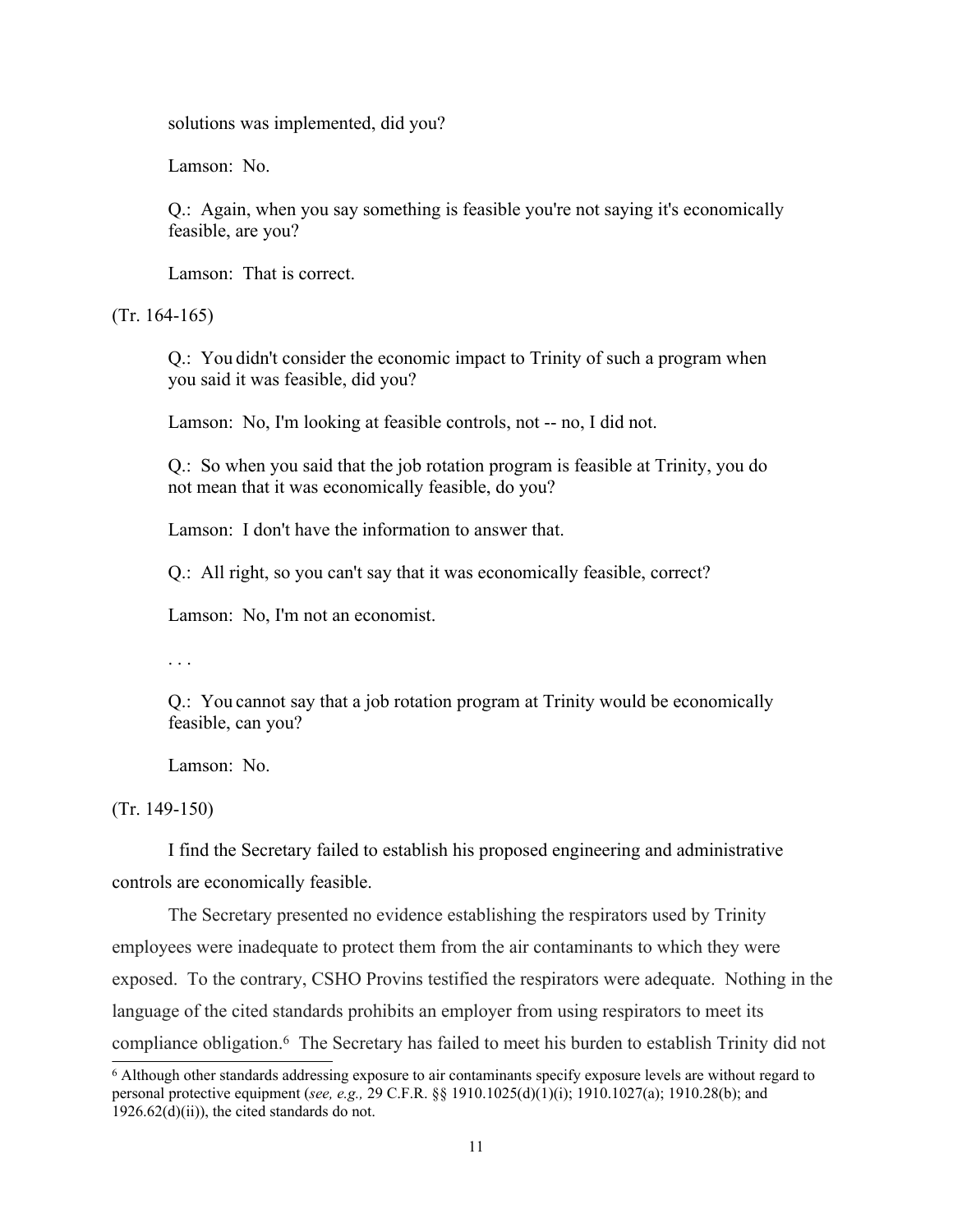protect its employees from the cited air contaminants.

# **Trinity Did Not Have Knowledge of the Violative Condition**

Had the Secretary successfully established Trinity was in violation of the cited standards, I would, nevertheless, vacate the citations because he failed to establish Trinity had knowledge of the violative conditions. In its brief, the Secretary relies solely on general statements made by CSHO Provins to establish Trinity knew of the violative conditions to which its employees were exposed.

Basically these employees are employed by Trinity, they are given their work tasks to do the welding, Trinity provides -- purchases and provides the materials to fabricate the barges and oversees the work tasks that are being done.

### (Tr. 55)

[Trinity] had done previous monitoring. They are in and out of the job site through the course of the work day or work week. They know that the employees are doing these work tasks. And that this material is being produced and employees are exposed to them.

# (Tr. 57-58)

This is not a particularly persuasive argument. Although Trinity was aware of the existence of the cited air contaminants at its facility, the Secretary presented no evidence Trinity had actual knowledge its employees were exposed to the cited air contaminants at levels that exceeded the permissible exposure limits. Nor did the Secretary show Trinity failed to exercise reasonable diligence such that it should have known of the violative condition.

In cases involving employee exposure to air contaminants, the Commission has held:

If an employer knows that a regulated air contaminant is present in its facility, reasonable diligence requires that it measure the amount of the contaminant to determine whether it is present in an excessive amount. *See North American Rockwell Corp.,* [2 BNA OSHC 1710 (Nos. 2692 & 2875, 1975)]. When the Secretary alleges that the contaminant is present in excessive amounts, but the employer shows that it had made measurements and determined that the concentration was not excessive, the burden is on the Secretary to show that the employer's failure to discover the excessive concentration resulted from a failure to exercise reasonable diligence.

*General Electric Co*., 9 BNA OSHC 1722, 1728 (No. 13732, 1981); *see also Milliken & Co*., 14 BNA OSHC 2079, 2083 (No. 84-767, 1991).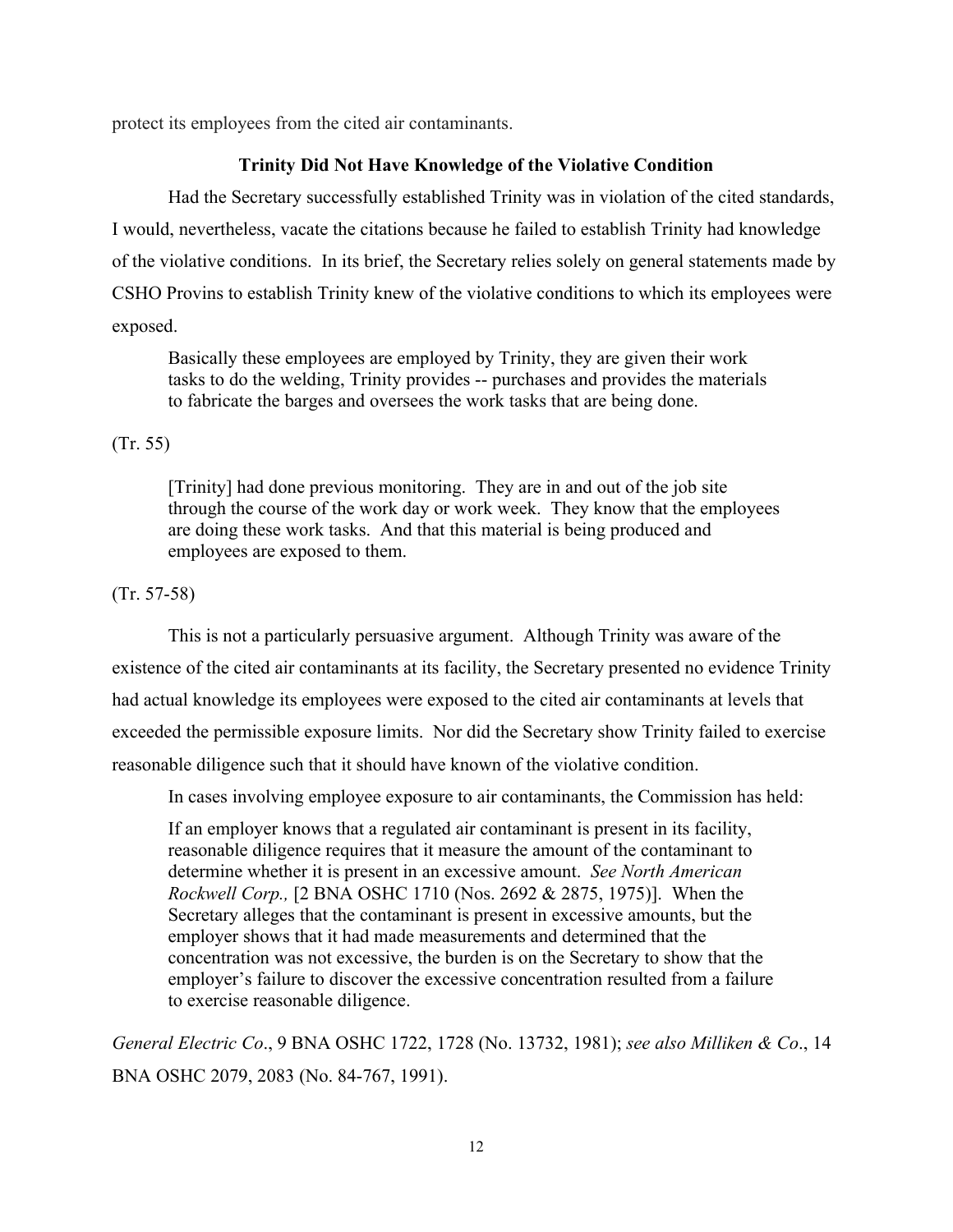Trinity provided evidence of its sampling history and absence of any test results over the past decade showing overexposure to air contaminants. Michael Stripe is Trinity's vicepresident of safety (Tr. 298). He testified Trinity had hired ESIS, "a third party consulting group," to perform "industrial hygiene work" for the company (Tr. 299). That has included, for the past ten years, "probably ten industrial hygiene surveys throughout" the Ashland City facility (Tr. 300). ESIS conducts sampling for overexposure to air contaminants, including in the bottoms area at issue (Tr. 301). Stripe receives copies of all the test results from ESIS. He has never seen a report showing contaminant exposure above the PEL for a welder at Trinity (Tr. 302). The Secretary presented no evidence to rebut this testimony.

Here, Trinity hired a third party consultant to monitor air contaminant exposure in the bottoms area. Trinity provides welders with respirators and requires the welders to use them (Tr. 243, 258-59, 303).<sup>7</sup> Trinity has a written respiratory protection program (Tr. 63). Trinity's actions demonstrate it inspected the work area, anticipated hazards to which employees may be exposed, and took measures to prevent the exposure. Trinity exercised reasonable diligence with regard to the exposure of its welders to air contaminants.

I find the Secretary failed to establish Trinity had either actual or constructive knowledge of the violative condition.

Having failed to prove either that Trinity was not in compliance with the cited standards or had knowledge of the alleged violative conditions, the Secretary has failed to establish Trinity violated the cited standards. Items 2a and 2b are vacated.

#### **FINDINGS OF FACT AND CONCLUSIONS OF LAW**

The foregoing decision constitutes the findings of fact and conclusions of law in accordance with Fed. R. Civ. P. 52(a).

#### **ORDER**

Based on the foregoing decision, it is hereby **ORDERED**:

1. The parties' *Stipulation of Partial Settlement and Motion to Withdraw Notice of*

<sup>7</sup> CSHO Provins testified employees he interviewed told him wearing respirators was not mandatory (Tr. 63-64). I do not credit this testimony. CSHO Provins was no longer working for OSHA at the time of the hearing. His memory of the inspection he conducted almost two years before appeared hazy. He initially testified the three employees he sampled were not wearing respirators at the time of the sampling. After being confronted with which deposition and the air sampling worksheets he had filled out, he changed his testimony (Exhs. C-6, C-7, C-8; Tr. 71- 75).